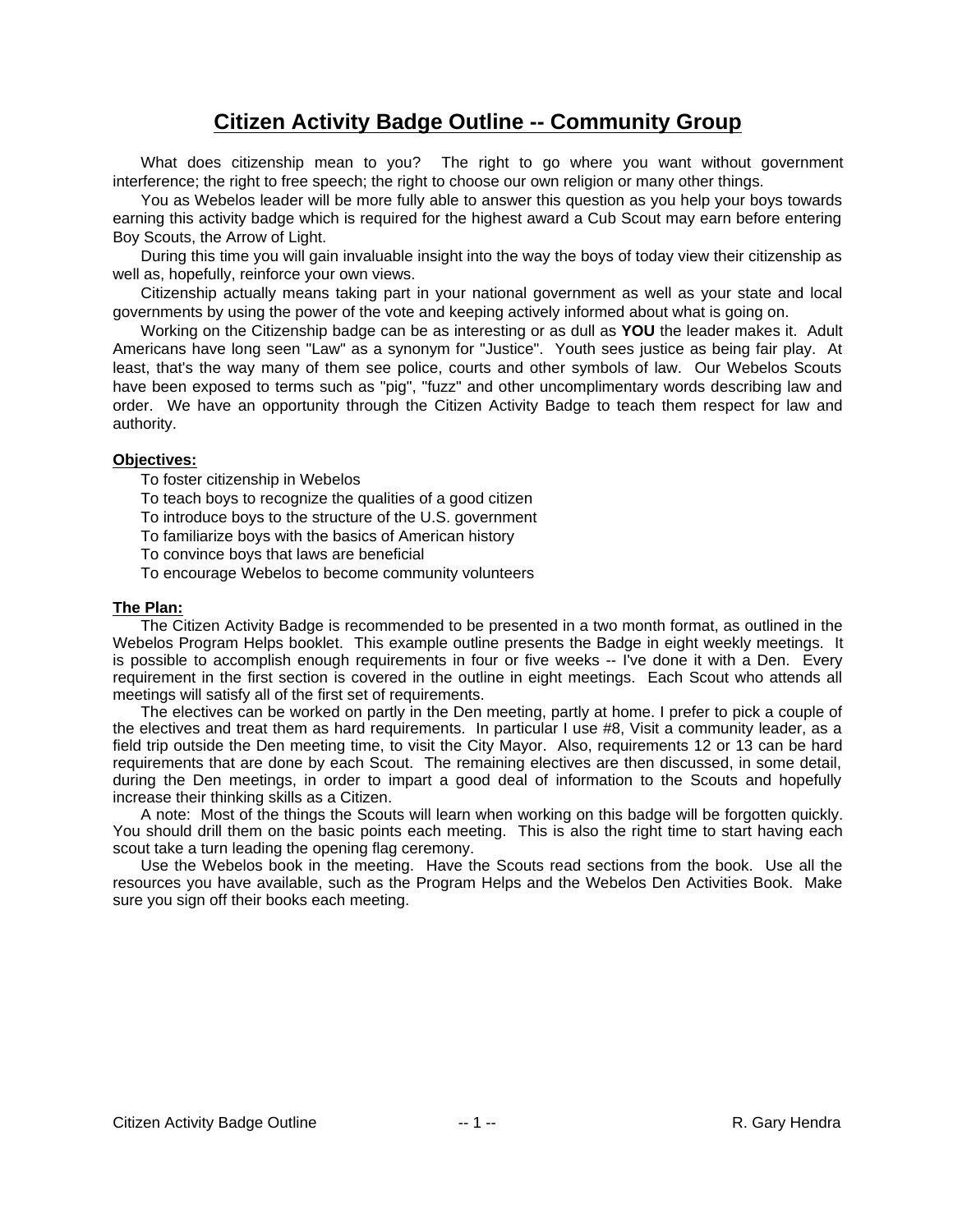#### **Requirements to be fulfilled:**

#### **Do All of These:**

1. Know the names of the President and Vice President of the United States. Know the names of the governor of your state and the head of your local government.

#### **And do two of these:**

7. Tell about two things you have done to help law enforcement agencies.

#### **Discussion :**

- 1. Read the introduction and requirements on pages 83 85 Discuss the requirements and how they will be worked on in and outside the Den. Make sure you alert the Scouts and the parents about any field trips that will be planned. Also, make sure you telephone the parents a few days before the field trip -- it helps attendance.
- 2. Read Page 86 on Government and You. "The right to vote for our elected officials is one of the most important rights we have as American citizens." Have each Scout open their binders to a blank piece of paper. Ask who knows the name of the President, Vice President, Governor and Mayor. If one stumps them, tell them the name. Have them write the names down. You can talk a little about their political parties, what they believe in, the programs they promote. Talk about elections, who can vote, the difference between primary elections and general elections, who votes for President and how often.
- 3. Read page 88 on Helping the Police. Discuss the ways a person can help the police. Ask the Scouts how they have helped the Police or other agencies.

#### **Homework:**

1. Ask your parents what they know about the President, Vice President, Governor and Mayor. Ask them how they select who they will vote for in elections.

# **Week 2**

#### **Requirements to be fulfilled:**

- 2. Describe the flag of the United States and give a short history of it. With another Webelos Scout helping you show how to hoist and lower the flag, how to hang it horizontally and vertically on a wall, and how to fold it.
- 8. Visit a community leader. Learn about the duties of the job or office. Tell the members of your Webelos den what you have learned.

#### **Discussion :**

- 1. Read page 87 on History of Our Flag. Discuss the history of our flag with books closed and have the Scouts volunteer what they remember from what they read. The Scouts will probably quickly forget the history. Drill it a few times over a few weeks.
- 2. Read pages 88 89 on Showing Respect to the Flag. If you have a flagpole handy, have the scouts pair up and practice raising and lowering a flag. Practice folding the flag again. A local school will probably let you do this. If no flagpole is available, have the scouts describe with books closed how to do it.
- 3. With a flag, have the Scouts show how and where a flag is hung on a wall.
- 4. Practice folding the flag. Flag folding is a very important skill for Scouts to learn.
- 5. Plan your trip to the community leader. Make sure, whether the trip will be during a meeting or another time, that the parents are alerted several days early. Take care of any transportation problems, so that all Scouts who need this badge will be there. This is important.

Talk in the Den about what you want to ask the community leader.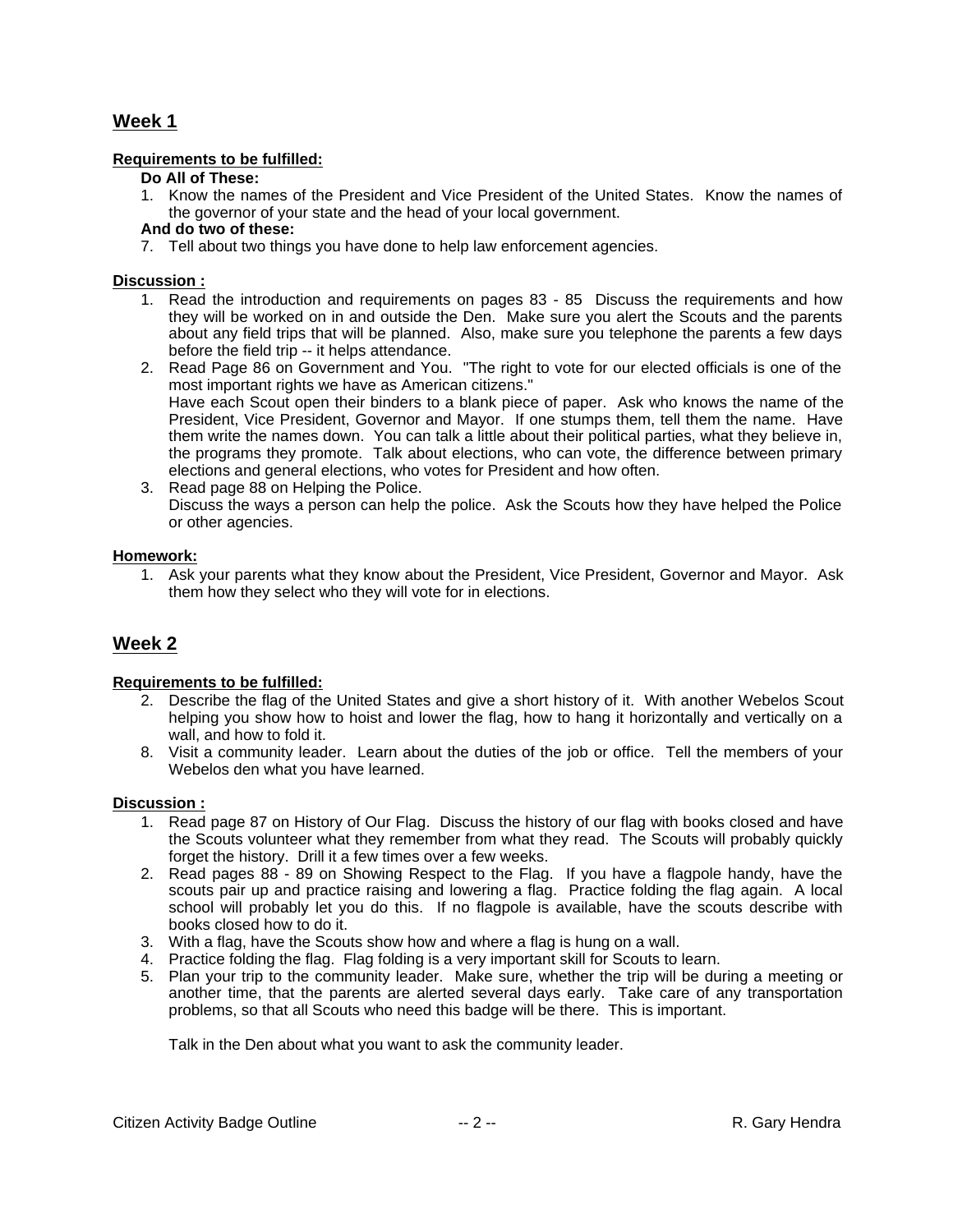#### **Homework:**

- 1. Have your trip to the community leader.
- 2. Do you have a book about presidents that you can bring into the Den meeting?

#### **Week 3**

#### **Requirements to be fulfilled:**

- 3. Explain why you should respect your country's flag. Tell what special days you should fly it in your state. Tell when to salute the flag and show how to do it.
- 9. Write a short story of not less than 50 words about a former U.S. President or some other great American man or woman. Give a report on this to your Webelos den.

#### **Discussion :**

- 1. Drill on history of the flag, flag placement and flag folding.
- 2. From the reading last week (refresh if necessary page 88), why should we respect our flag.
- 3. Read pages 89 90 on Saluting the flag. When should you salute the flag? When with the Scout Salute? When with your hand over your heart?
- 4. Bring in material about great Americans. Leader, do you have a book about presidents that you can bring into the Den meeting? Talk about a couple great Americans. What did they do that makes us admire them? Does anyone want to write the essay? Where do you find additional information?

#### **Resources : HONORING OUR FLAG**

It is the universal custom to display the flag only from sunrise to sunset...however, the flag may be displayed at night on special occasions when it is desired to produce a patriotic effect. If displayed at night the flag should be illuminated. Certain historic and symbolic locations have flown the flag 24 hours a day for many years weather permitting .

The flag should be flown and displayed on all days when weather permits, particularly on national and state holidays, on historic and special occasions such as:

| New Years' Day     | Inauguration Day                        |
|--------------------|-----------------------------------------|
| Lincoln's Birthday | Washington's Birthday                   |
| Easter Sunday      | Loyalty and Law Day                     |
| Mother's Day       | Armed Forces Day                        |
| Flay Day           | <b>Memorial Day</b>                     |
| Labor Day          | Independence Day                        |
| Columbus Day       | <b>Constitution and Citizenship Day</b> |
| Veteran's Day      | Thanksgiving Day and Christmas Day      |

Also any other time that may be proclaimed by the President of the United States, (like National Flag Week), birthdays of states (dates of admission to the Union), and on state holidays.

All citizens should know how to display their country's flag and how to salute it. Owning a flag and displaying it properly are marks of patriotism and respect.

#### **Homework:**

1. Those who choose to, write the essay.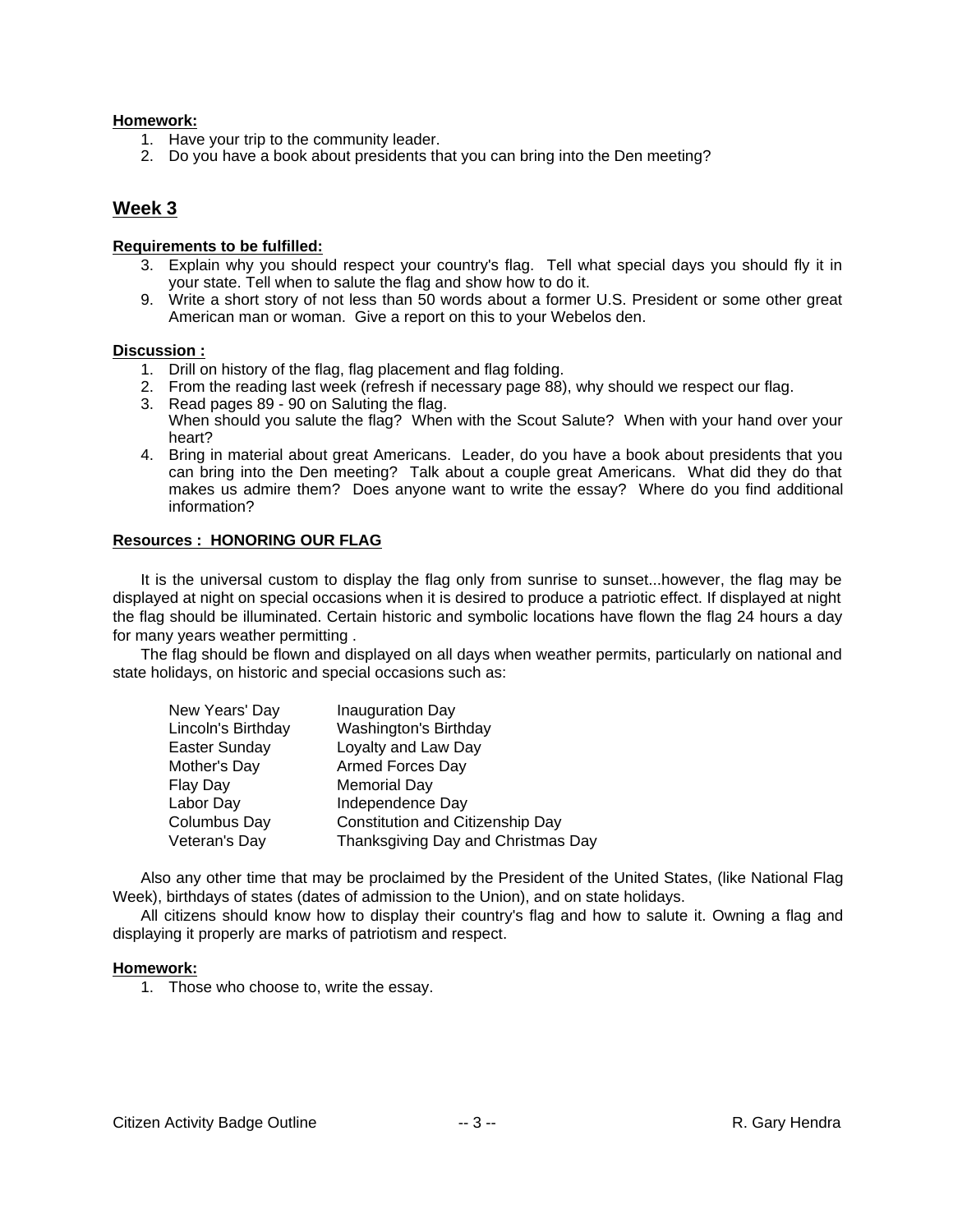#### **Requirements to be fulfilled:**

- 4. Know the Pledge of Allegiance and repeat it from memory. Explain its meaning in your own words. Lead your Webelos Den in reciting the pledge.
- 10. Tell about another boy you think is a good citizen. Tell what he does that makes you think he is a good citizen.

#### **Discussion :**

- 1. Drill on history of the flag, flag placement and flag folding.
- 2. Have each Scout recite the Pledge of Allegiance.
- 3. Read page 90 on the Meaning of the Pledge of Allegiance Discuss the meaning of the words.
- 4. Read pages 95 96 on What makes a Good Citizen. Have the Scouts think about their school chums and other kids they know. Do they know another kid that is a good citizen? Have them explain why they think so.

#### **Resources: SALUTING THE FLAG**

The Cub Scout salute signifies respect and courtesy. It is used to salute the American Flag and as a recognition of a position of leadership. The Cub Scout salute throughout the world is made with the right hand, with the first two fingers extended to touch the cap, or forehead of no cap is worn.

**WHEN IN UNIFORM** - Salute with your head covered or uncovered, either indoors or outdoors, stand at attention and salute with your right hand.

**WHEN NOT IN UNIFORM** - During ceremonies stand at attention, place your right hand over your heart. Men wearing hats should remove them and hold them over there heart. At sporting events team members wearing uniforms should uncover their heads, stand at attention and hold their hat in the right hand.

**DURING THE NATIONAL ANTHEM** - Stand at attention, facing the flag, and salute at the first note. Hold the salute until the very last note of the anthem. If there is no flag or it cannot be seen, face the music. Stand at attention but do not salute if the National Anthem is sung without accompaniment or is a recording.

**AT PARADES AND REVIEWS** - Start your salute when the approaching flag is approximately six paces (12 feet) from you. Drop the salute when the flag is about the same distance past you. Follow this procedure when the flag is carried by mounted flag bearers or passes you on a vehicle, provided the flag is flown from a staff. A flag draped coffin rates the same honor as the flag passing in a parade. It is customary to salute when "Taps" is sounded at a military funeral.

The salute is held during the recitation of the Pledge of Allegiance as you face the flag. Remember, you are saluting the flag and saying the Pledge of Allegiance, one does not say the Pledge of Allegiance to the flag.

**WHEN COLORS ARE RAISED** - Stand at attention facing the flagpole. Salute as soon as the flag is started on its way up and hold the salute until it is at the peak. If the flag is to be flown at half-mast, hold the salute until it is lowered to half-mast after first being hoisted to the peak.

**AT RETREAT** - State the salute at the moment the flag is on its way down and hold until the flag is gathered at the base of the flag staff. If the flag is at half-mast, salute as it is first hoisted to the peak; hold the salute until it is gathered at the base.

**SIMPLY SAID** - Salute the Flag of the United States of America ;

- When you say the Pledge of Allegiance.
- The moment a flag passes in front of you at a parade.
- From the moment the flag starts raising up a pole and until it reaches the top.
- From the moment it starts lowering until in the hands of the color guard.
- When the flag is present and the "Stars Spangle Banner" is being played.
- With pride.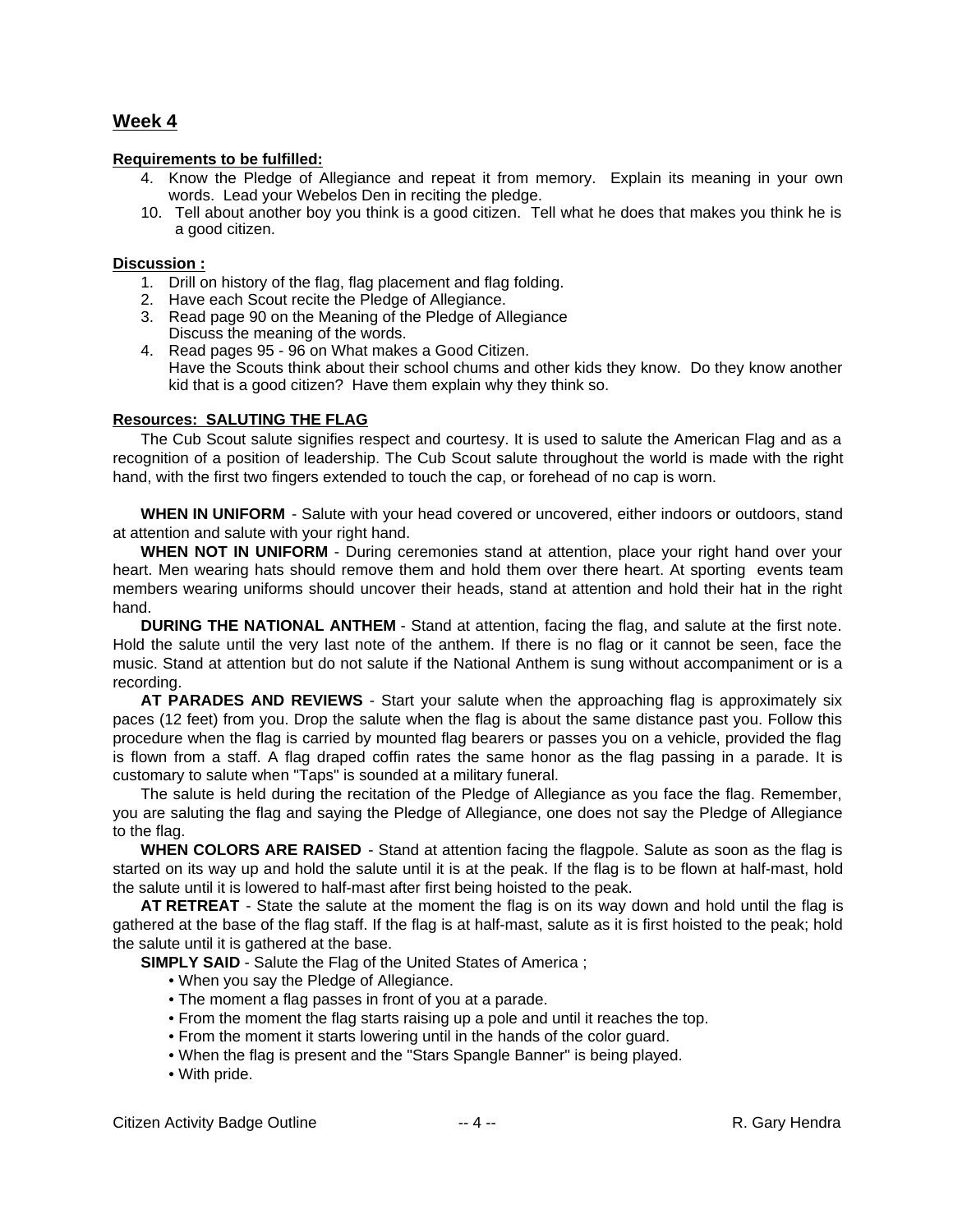#### **Homework:**

1. Watch the kids around you to see who are good citizens.

# **Week 5**

#### **Requirements to be fulfilled:**

- 5. Tell about the meaning of our National Anthem and how it was written.
- 11. List the names of five people you think are good citizens. They can be from any country. Tell why you chose each of them.

#### **Discussion :**

- 1. Drill on history of the flag, flag placement and flag folding.
- 2. Read page 95 on our National Anthem. Read the first verse of the Star Spangled Banner so that the Scouts know what you are talking about. Explain the meaning of the words and relate them to the story. Extra Credit: Read the rest of the verses, just to explain what it all means.
- 3. Arrive with names and brief bio's on the five people you think are good citizens. Ask the Scouts for their names. They likely will not have any. Of if they say the president, etc, they will not have a good explanation of why. Use the time to discuss your choices and why you chose them. That will help them think through why they would choose someone.

#### **Resources: Your Duties As A Citizen**

If you are going to have rights as a citizen and you want to keep them, then you also have certain duties to uphold. You duties as a citizen are:

Obey the laws. Respect the rights of others. Keep informed on issues of National and local government To vote in elections. To assist the agencies of law enforcement. To practice and teach good citizenship in your home.

#### **Resources: Some Qualities Of A Good Citizen**

Obeys the laws where ever he is. Respects the rights of others. Is fair and honest. Tries to make community a better place to live. Learns as much as possible about leaders of Nation, state, community. Practices rules of health and safety. Is honest and dependable. Is patriotic and loyal. Practices thrift. Respects authority.

#### **Homework:**

1. Read the newspaper, watch the news on TV, find someone you think is a good citizen. Tell your Den who and why next week.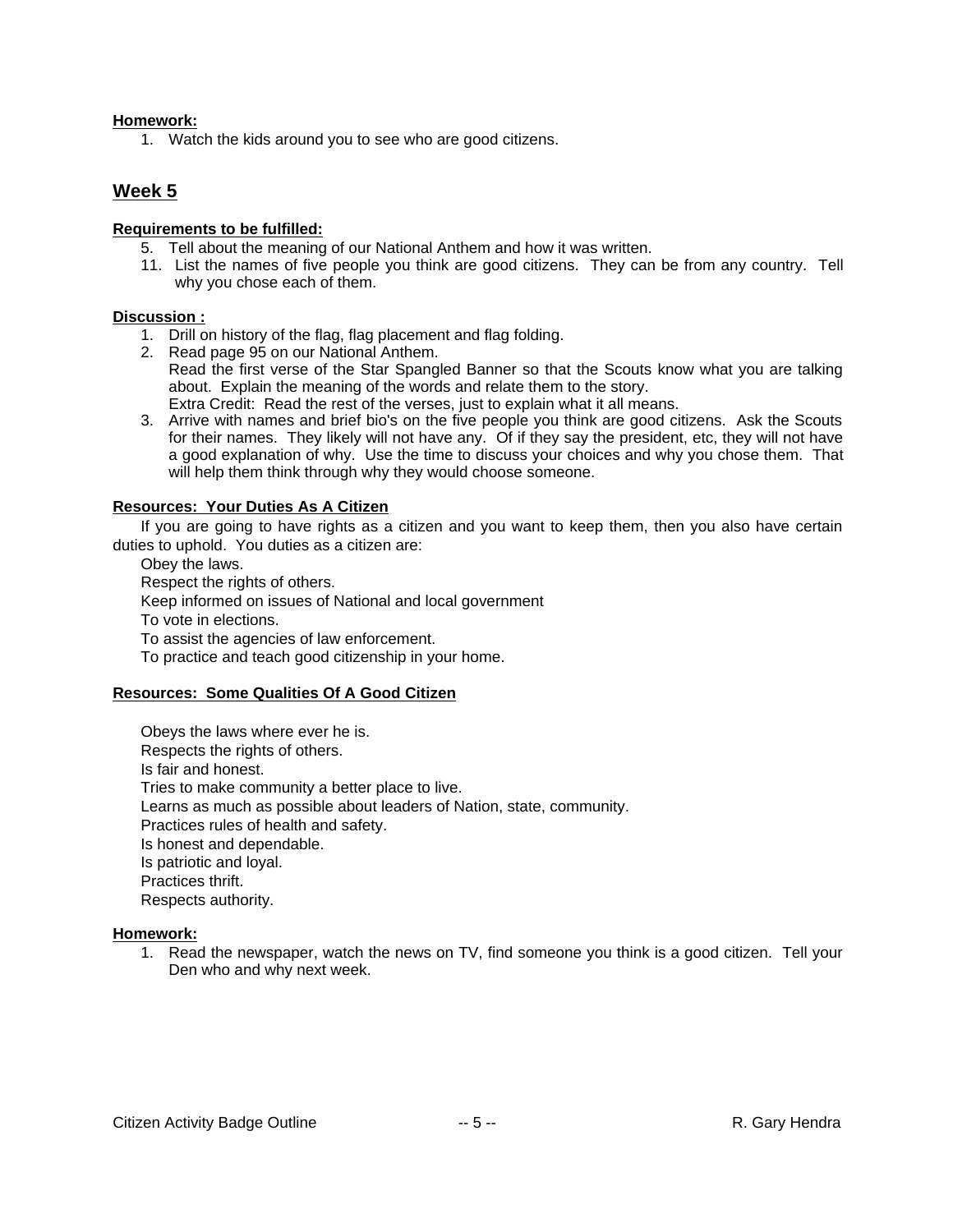#### **Requirements to be fulfilled:**

- 6. Explain the rights and duties of a citizen of the United States. Explain what a citizen should do to save our resources.
- 12. Tell why we have laws. Tell why you think it is important to obey the law. Tell about three laws you obeyed this week.

#### **Discussion :**

- 1. Drill on history of the flag, flag placement and flag folding.
- 2. Drill on history and meaning of the National Anthem.
- 3. Read pages 92 93 on Your Rights and Duties. As you read each one ask if that is something they need to do or just their parents.
- Discuss Rights and Duties. What are the different Rights and Duties of children and adults?
- 4. Scouts are concerned with the environment and saving our natural resources. Why? What can we do to help?
- 5. Read pages 97 99 on Why We Need Laws and Government, and Laws You Obey. Discuss why we need laws: Why do we need laws? What would happen if we did not have laws? How are laws made? What happens if you break a law? Should you break laws when you know you won't be caught? Are all laws good? If there is a bad law, what should we do about it? What can a one person do about a bad law? What laws did you obey this week?

#### **Homework:**

- 1. Think about your rights and duties to your community and nation this week.
- 2. Do you obey the law?

# **Week 7**

#### **Requirements to be fulfilled:**

- 13. Tell why we have a government. Explain some ways your family helps pay for government.
- 14. List six ways in which your country helps or works with other nations.

#### **Discussion :**

- 1. Drill on history of the flag, flag placement and flag folding.
- 2. Drill on history and meaning of the National Anthem.
- 3. Read page 92 on Paying for Government. Discuss why we need government. What would happen if we did not have government? Talk about paying for government. Income taxes. Sales Taxes. Import duties. Business Taxes.
- 4. Read pages 99 100 on Citizenship in the World. Discuss what our country does for other countries. Have the Scouts open their binders to a blank piece of paper and together discuss six ways out country helps or works with other countries and have the Scouts write them down. Examples are in the book. Also, defending other countries militarily, etc. Why is all this not always good for US Citizens? Very costly!

#### **Homework:**

1. Can you find examples in the newspaper of our country doing things for other countries?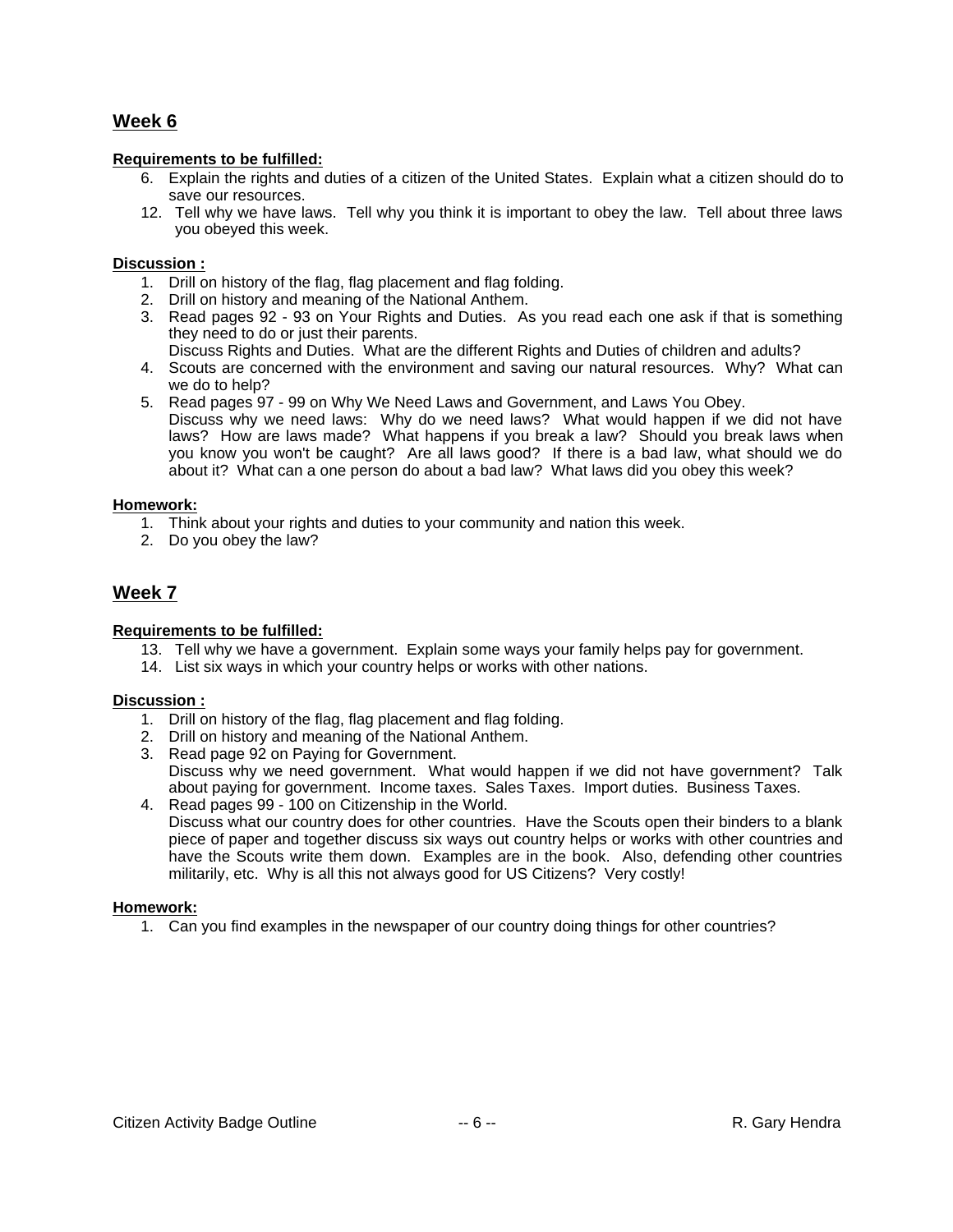#### **Requirements to be fulfilled:**

15. Name three organizations, not churches or synagogues, that help people in your area. Tell something about what one of these organizations does.

#### **Discussion :**

- 1. Drill on history of the flag, flag placement and flag folding.
- 2. Drill on history and meaning of the National Anthem.
- 3. This is the last week of this badge, so use the time to review and catch anyone up who has not completed all necessary requirements. Make sure you sign off their books.
- 4. Read pages 101 102 on Citizenship in Your Town, and Citizenship and You.
- Arrive with examples of organizations that help people in your community. Examples in the South Bay Area are the Second Harvest Food Bank, CitiTeam Ministries, Goodwill, United Way, Police Athletic League, Boy Scouts of America (food drives), etc. Have the Scouts suggest organizations. It is likely that they will not have any ideas, so then explain your examples.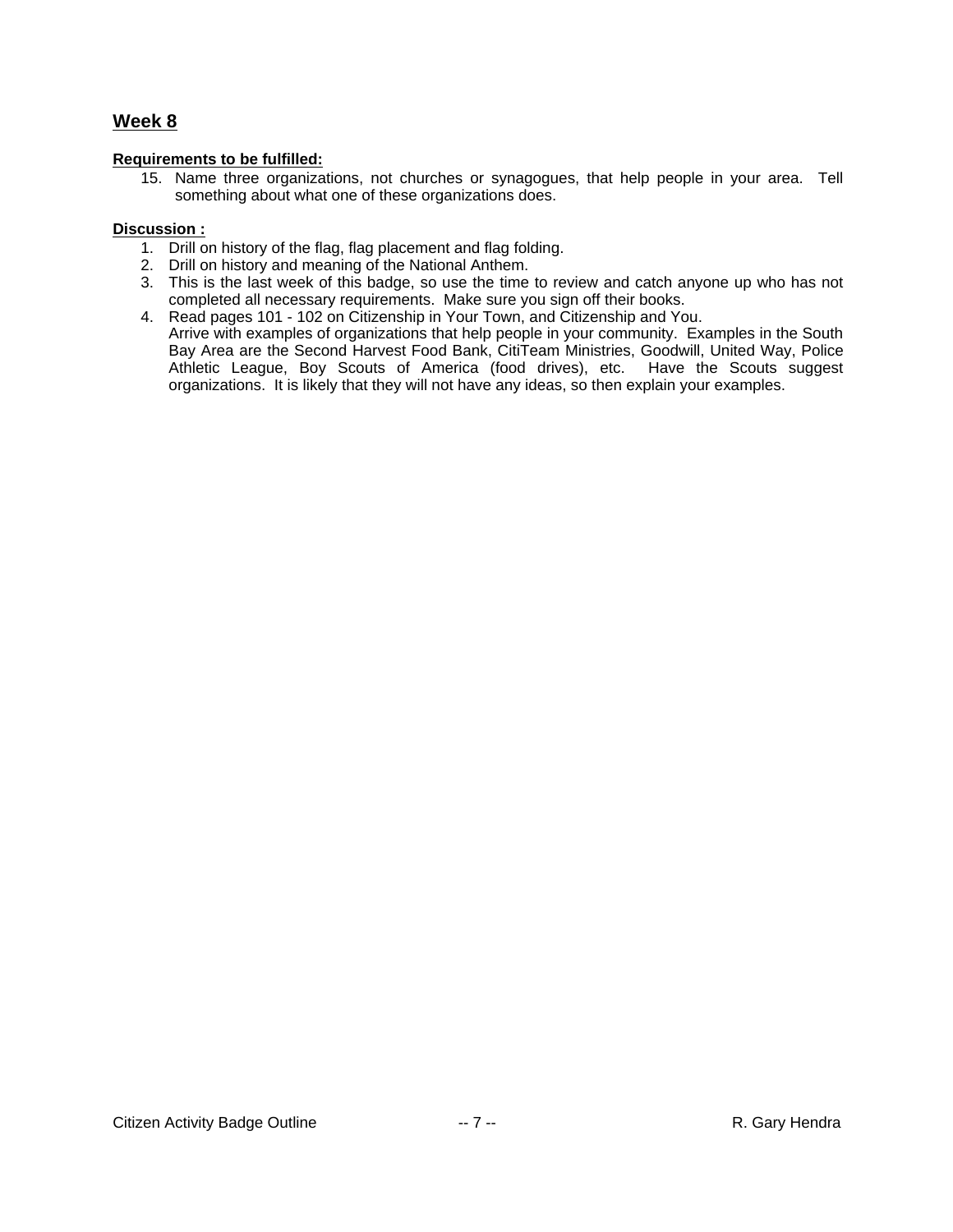# **Citizen Activity Badge Den Leaders Record**

|                                                                                                                                                                                                                                           | <b>List Boy's Names</b> |  |  |  |  |  |  |  |  |  |  |  |
|-------------------------------------------------------------------------------------------------------------------------------------------------------------------------------------------------------------------------------------------|-------------------------|--|--|--|--|--|--|--|--|--|--|--|
| Date: Month/Year                                                                                                                                                                                                                          |                         |  |  |  |  |  |  |  |  |  |  |  |
| Requirements<br>Do Four of These:                                                                                                                                                                                                         |                         |  |  |  |  |  |  |  |  |  |  |  |
| 1. Know the names of the President and Vice President of<br>the United States. Know the names of the governor of<br>your state and the head of your local government.                                                                     |                         |  |  |  |  |  |  |  |  |  |  |  |
| 2. Describe the flag of the United States and give a short<br>history of it. With another Webelos Scout helping you<br>show how to hoist and lower the flag, how to hang it<br>horizontally and vertically on a wall, and how to fold it. |                         |  |  |  |  |  |  |  |  |  |  |  |
| 3. Explain why you should respect your country's flag. Tell<br>what special days you should fly it in your state. Tell when<br>to salute the flag and show how to do it.                                                                  |                         |  |  |  |  |  |  |  |  |  |  |  |
| 4. Know the Pledge of Allegiance and repeat it from memory.<br>Explain its meaning in your own words. Lead your<br>Webelos Den in reciting the pledge.                                                                                    |                         |  |  |  |  |  |  |  |  |  |  |  |
| 5. Tell about the meaning of our National Anthem and how it<br>was written.                                                                                                                                                               |                         |  |  |  |  |  |  |  |  |  |  |  |
| 6. Explain the rights and duties of a citizen of the United<br>States. Explain what a citizen should do to save our<br>resources.                                                                                                         |                         |  |  |  |  |  |  |  |  |  |  |  |
| <b>And Do Two of These:</b>                                                                                                                                                                                                               |                         |  |  |  |  |  |  |  |  |  |  |  |
| 7. Tell about two things you have done to help law<br>enforcement agencies.                                                                                                                                                               |                         |  |  |  |  |  |  |  |  |  |  |  |
| 8. Visit a community leader. Learn about the duties of the job<br>or office. Tell the members of your Webelos den what you<br>have learned.                                                                                               |                         |  |  |  |  |  |  |  |  |  |  |  |
| 9. Write a short story of not less than 50 words about a<br>former U.S. President or some other great American man<br>or woman. Give a report on this to your Webelos den.                                                                |                         |  |  |  |  |  |  |  |  |  |  |  |
| 10. Tell about another boy you think is a good citizen. Tell<br>what he does that makes you think he is a good citizen.                                                                                                                   |                         |  |  |  |  |  |  |  |  |  |  |  |
| 11. List the names of five people you think are good citizens.<br>They can be from any country. Tell why you chose each<br>of them.                                                                                                       |                         |  |  |  |  |  |  |  |  |  |  |  |
| 12. Tell why we have laws. Tell why you think it is important<br>to obey the law. Tell about three laws you obeyed this<br>week.                                                                                                          |                         |  |  |  |  |  |  |  |  |  |  |  |
| 13. Tell why we have a government. Explain some ways<br>your family helps pay for government.                                                                                                                                             |                         |  |  |  |  |  |  |  |  |  |  |  |
| 14. List six ways in which your country helps or works<br>with other nations.                                                                                                                                                             |                         |  |  |  |  |  |  |  |  |  |  |  |
| 15. Name three organizations, not churches or synagogues,<br>that help people in your area. Tell something about what<br>one of these organizations does.                                                                                 |                         |  |  |  |  |  |  |  |  |  |  |  |
| <b>Date Completed</b>                                                                                                                                                                                                                     |                         |  |  |  |  |  |  |  |  |  |  |  |
| <b>Awarded</b>                                                                                                                                                                                                                            |                         |  |  |  |  |  |  |  |  |  |  |  |
|                                                                                                                                                                                                                                           |                         |  |  |  |  |  |  |  |  |  |  |  |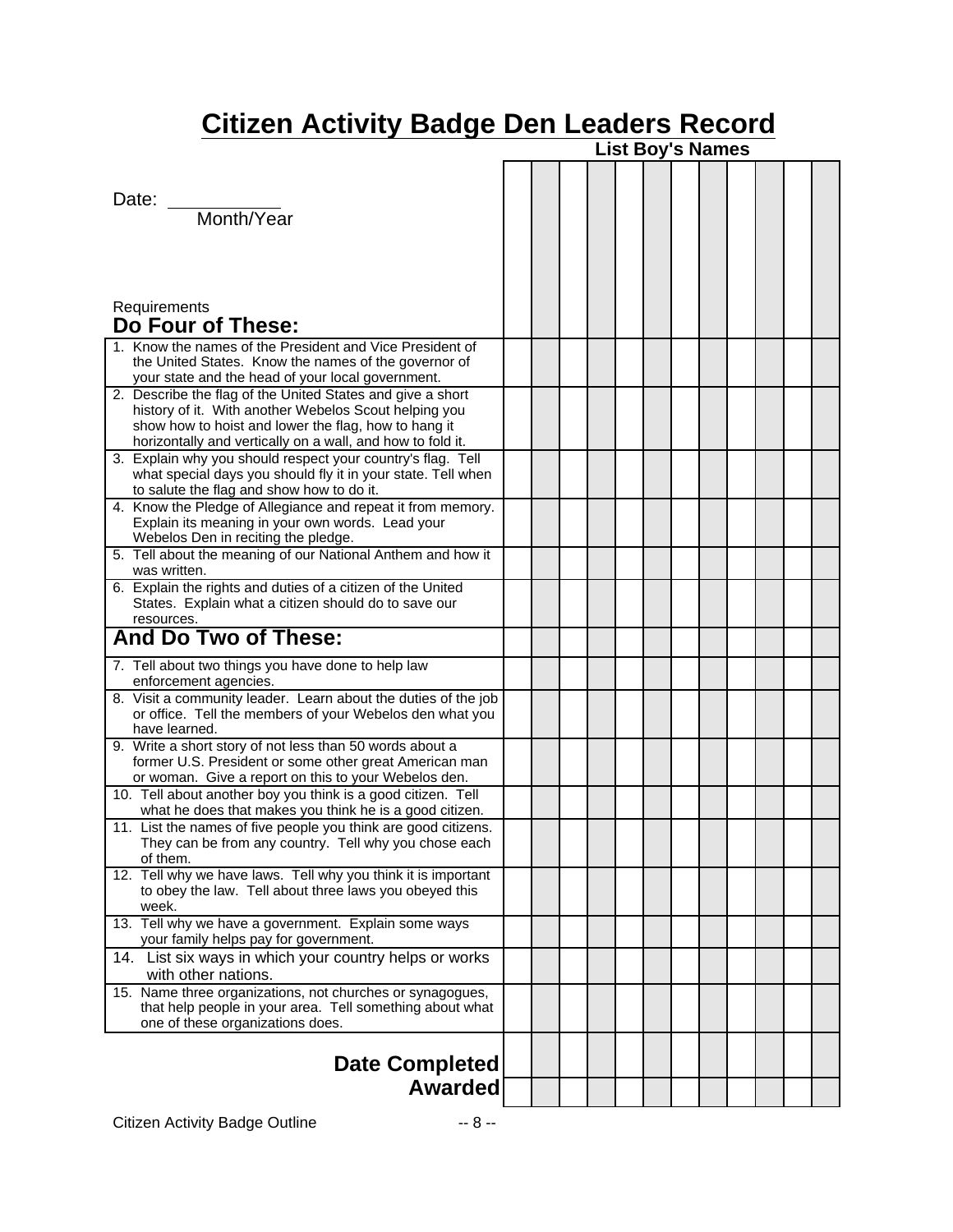# **GAMES**

#### **HEADS OF GOVERNMENT GAME**

Materials: Pictures of government officials.

Directions: Have boys match up the correct name with the correct official.

#### **NEWSPAPER STUDY**

Materials: One current newspaper per team.

Directions: Divide boys into teams. On signal, each team starts a search for news items that definitely illustrate the Scout Law. Team with the most clippings in a given time is the winner.

#### **BUILD A FLAG**

Materials: Cardboard flags - 1 each of 5 U.S. flags shown in Citizen section of the Webelos book. 1 set for each team, divided into stripes, background, field of stars, name of flag and year of flag. **Corkboard** 

Push pins

Directions: Divide Scouts into two teams. First Scout from each team runs to his pile of pieces, grabs a stripe background and a push pin and pins it to the corkboard. First Scout runs back and touches off the second Scout who pins up a star field piece which matches the stripe background. Next team member matches appropriate flag name and four pins up the year of the flag. Continue to rotate until all five flags have been properly constructed, named and dated.

#### **AMERICA'S SYMBOLS QUIZ**

- 1. The right hand of the Statue of Liberty hold a torch.
- 2. Which is taller the Statue of Liberty or the Washington Monument?
- 3. What words are inscribed on the ribbon held in the mouth on the eagle on the Great Seal of the United States?
- 4. In the Great Seal, what is the eagle carrying in its talons?
- 5. What denomination of currency has the Great Seal printed on it?
- 6. How many people can fit inside the head of the Statue of Liberty?
- 7. What is the official U.S. Motto.
- 8. Francis Scott Key was inspired to write the "Star-Spangled Banner" when he saw the flag still flying over what fort.
- 9. Name the four U.S. Presidents carved in the Mt. Rushmore memorial in South Dakota.
- 10. The Declaration of Independence says that all men are created?

#### Answers:

1. Book

- 2. The Washington Monument
- 3. E pluribus unum *(one out of many)*
- 4. Arrow symbolizing war and an olive branch of peace
- 5. The \$1.00 bill
- 6. 40
- 7. In God We Trust
- 8. Ft. McHenry
- 9. George Washington, Thomas Jefferson, Abraham Lincoln and Theodore Roosevelt
- 10. Equal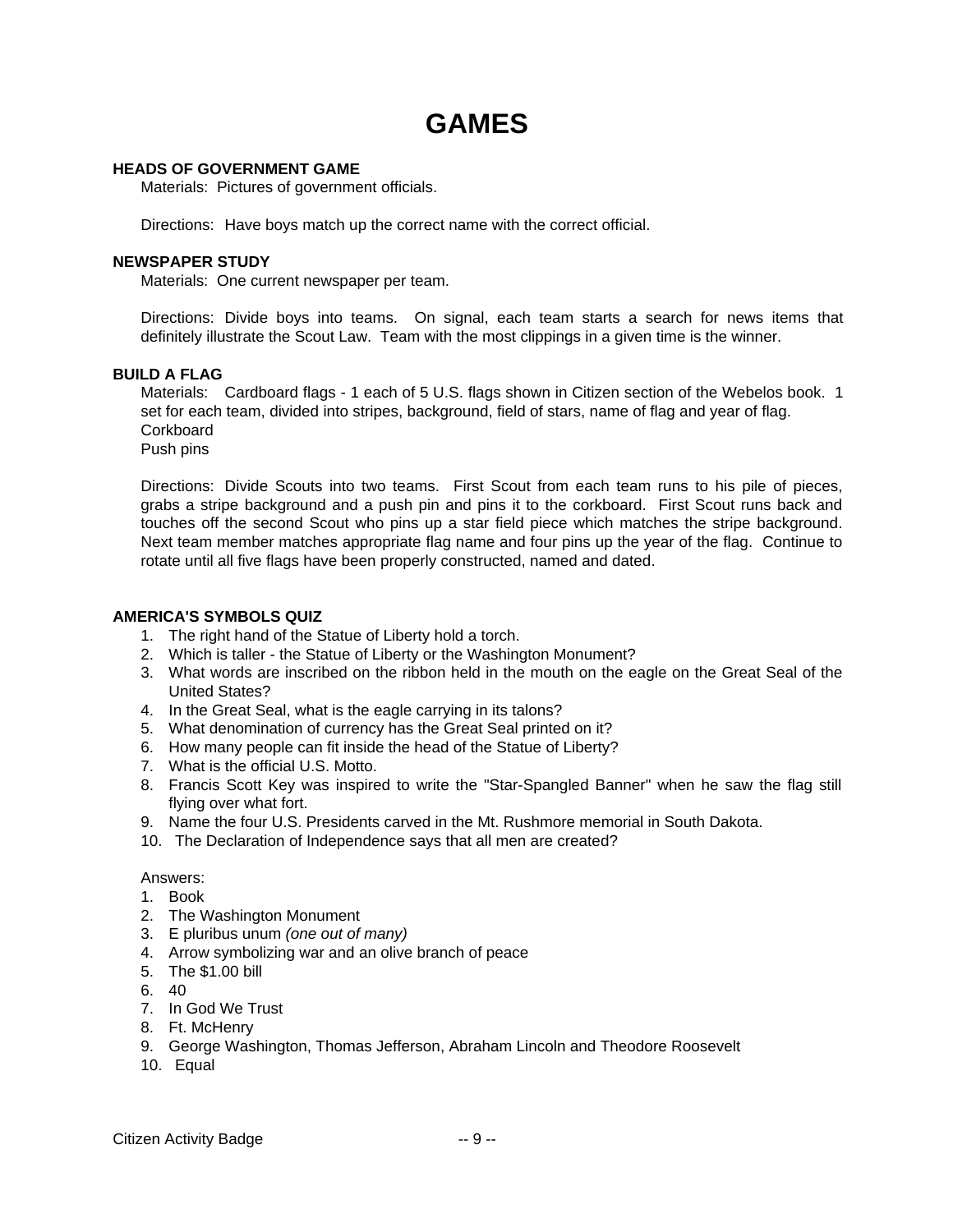#### **WEBELOS CITIZEN**

- 1. Name the state tree:\_\_\_\_\_\_\_\_\_\_\_\_\_\_\_\_\_\_\_\_\_\_\_\_\_\_\_\_\_\_\_\_\_\_\_\_\_
- 2. Name the state flower:
- 3. Name the state stone:\_\_\_\_\_\_\_\_\_\_\_\_\_\_\_\_\_\_\_\_\_\_\_\_\_\_\_\_\_\_\_\_\_\_\_\_
- 4. Name the state fish:\_\_\_\_\_\_\_\_\_\_\_\_\_\_\_\_\_\_\_\_\_\_\_\_\_\_\_\_\_\_\_\_\_\_\_\_\_
- 5. Name the Governor:\_\_\_\_\_\_\_\_\_\_\_\_\_\_\_\_\_\_\_\_\_\_\_\_\_\_\_\_\_\_\_\_\_\_\_\_\_\_\_\_
- 6. Name the state capitol:

#### **CITIZENSHIP TEST**

Materials: None

Directions: Two teams face each other with a wide space between them. The leader asks each player a question about the Declaration of Independence, the Star-Spangled Banner, the President, Vice-President, Governor, or other fitting subject. A correct answer entitles that team to move one step forward. An incorrect answer passes the question to the other team. The first team to cross the other team's starting line is the winner.

#### **GOOD TURN IDEAS**

- 1. Give some of the toys Cub Scouts may have made as part of the Craftsman badge to a children's home, hospital or institution for handicapped children. Use Craftsman skills to repair or refurbish toys for the same purpose.
- 2. Give a holiday party for children in a home or hospital. Plan games, songs, small gifts and treats.
- 3. Collect canned foods or good used clothing for distribution to the needy by Salvation Army, Goodwill Industries, churches or other organizations.
- 4. Collect good used books and magazines for the library of a children's home or institution for the elderly.

#### **KNOWING YOUR COMMUNITY**

As a project, your den might like to check out the following list to see which of the things listed can be found in their community, who operates them and how they are paid for:

**Health** - hospitals, clinics, doctors, dentist, ambulance service, water filtration plant, sewage disposal, garbage collection.

**Protection** - storm sewers, fire and police protection.

**Education** - public schools, high schools, colleges, night schools, vocational schools, libraries.

**Recreation** - theaters, pools, parks, playgrounds, golf courses, lakes.

**Transportation** - roads, highways, bus terminal, train station, airport, parking lots, garages, service stations, car lots.

**Stores** - shopping centers, supermarkets, corner stores, appliance stores, markets.

**Business** - what major companies are there in you community?

**Industrial** - what items are manufactured?

**Agriculture** - what products are produced locally?

**Voluntary Agencies** - what agencies are there? What do they do in the community? Organizations and Clubs - service? fraternal? hobby?

**Religion** - churches, synagogues, temples, halls, seminaries.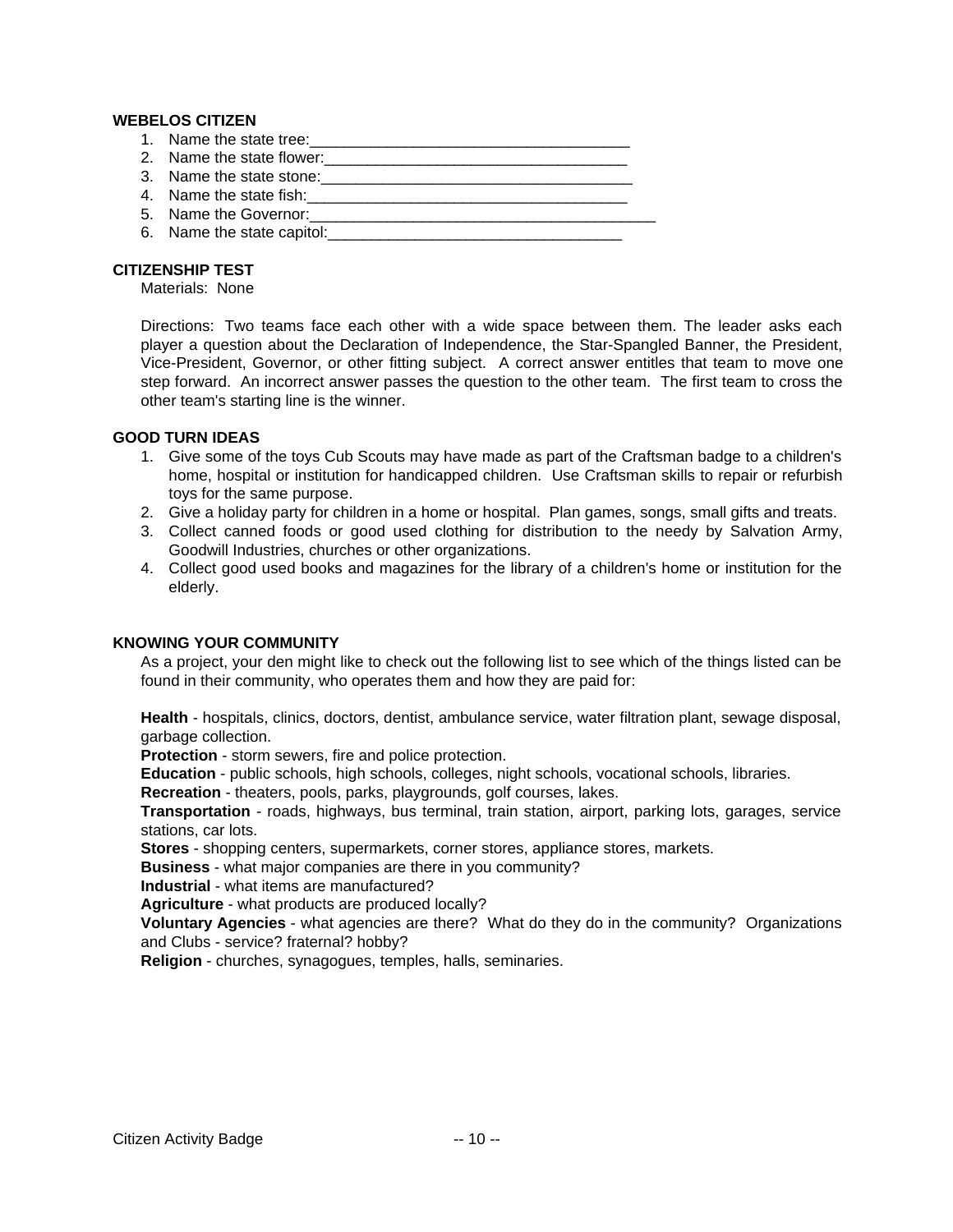# **The Pledge of Allegiance According to Red Skelton Thanks to Chris Haggerty**

FOR THOSE WHO ARE INTERESTED, here is the complete, un-edited text, as presented by Red Skelton, on The Red Skelton Hour, January 14, 1969. I have tried to recreate this as best as possible. With a hearing impairment, I may have missed a couple of words (hidden in the laughter during his introduction of the pledge), but this should be very close to the exact words that Red Skelton recited for his show.

It is hard to recreate Red's timing and presentation. I still think he was one of the very best and wish he would release his show for re-runs. (I was a boy scout when I saw him do this on his show.) The presentation has background music and is hard to present better than Red Skelton did, especially if you have people there who had watched Red Skelton and they can imagine him standing there doing this.

### Red Skelton:

"Getting back to school, getting back to school, I remember a teacher that I had. Now I only wee, I went, I went through the seventh grade, I went through the seventh grade. I left home when I was 10 years old because I was hungry. (laughter) And .. this is true. I worked in the Summer and went to school in the Winter. But, I had this one teacher, he was the principal of the Harrison school, in Vincennes Indiana. To me, this was the greatest teacher, a real sage of ... of my time, anyhow.

He had such wisdom. And we were all reciting the Pledge of Allegiance one day, and he walked over. This little old teacher ... Mr. Lasswell was his name. ... Mr. Lasswell was his  $ab \dots$ 

(at this point a pause and laughter. Red is making faces and playing with his hat!)

He says: ...

"I've been listening to you boys and girls recite the Pledge of Allegiance .. all semester ... and it seems as though it is becoming monotonous to you.

If I may, may I recite it and try to explain to you the meaning of each word.

\*I\* -- me, an individual, a committee of one.

\*Pledge\*--dedicate all of my worldly goods to give without self-pity.

\*Allegiance\*--my love and my devotion.

\*To the Flag\*--our standard, Old Glory, a symbol of freedom. Wherever she waves, there is respect, because your loyalty has given her a dignity that shouts freedom is everybody's job.

\*United\*--that means that we have all come together.

\*States\*--individual communities that have united into 48 great states. 48 individual communities with pride and dignity and purpose, all divided with imaginary boundaries, yet united to a common purpose, and that's love for country.

\*And to the Republic\*--Republic, a state in which sovereign power is invested in representatives chosen by the people to govern. And government is the people and it's from the people to the leaders, not from the leaders to the people.

Citizen Activity Badge -- 11 --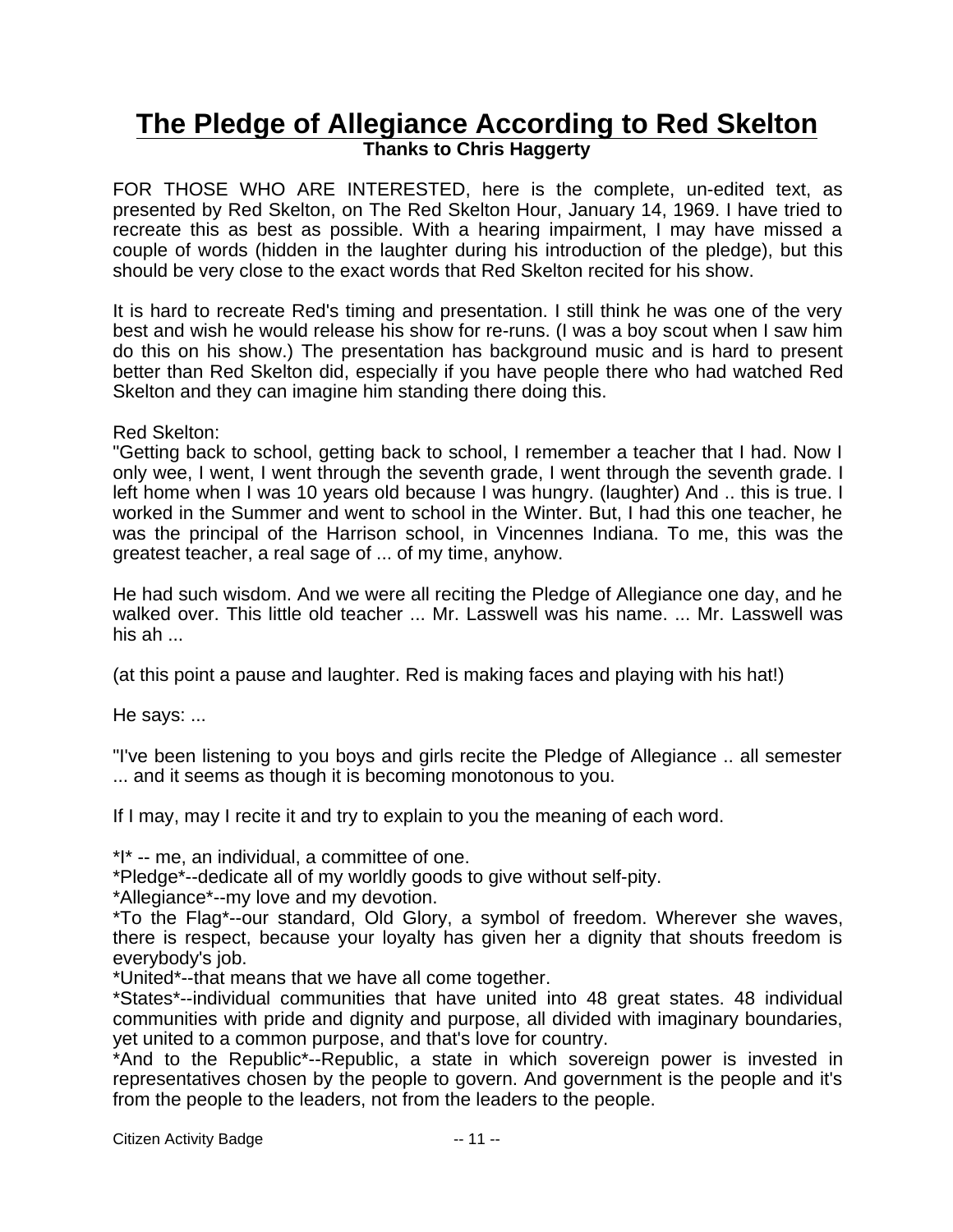\*For Which It Stands\*

\*One Nation\* -- One nation, meaning, so blessed by God.

\*Indivisible\* -- incapable of being divided.

\*With Liberty\* -- which is freedom, the right of power to live one's own life without threats or fear or some sort of retaliation.

\*And Justice\* -- the principle or qualities of dealing fairly with others.

\*For All\*--For all... which means boys and girls, it's as much your country, as it is mine."

And now boys and girls let me hear you recite, the Pledge of Allegiance.

"I pledge allegiance to the flag of the United States of America, and to the republic for which it stands, one nation, indivisible, with liberty and justice for all."

Since I was a small boy, two states have been added to our country and two words have been added to the Pledge of Allegiance - "under God".

Wouldn't it be a pity if someone said, "That is a prayer" and that would be eliminated from schools, too?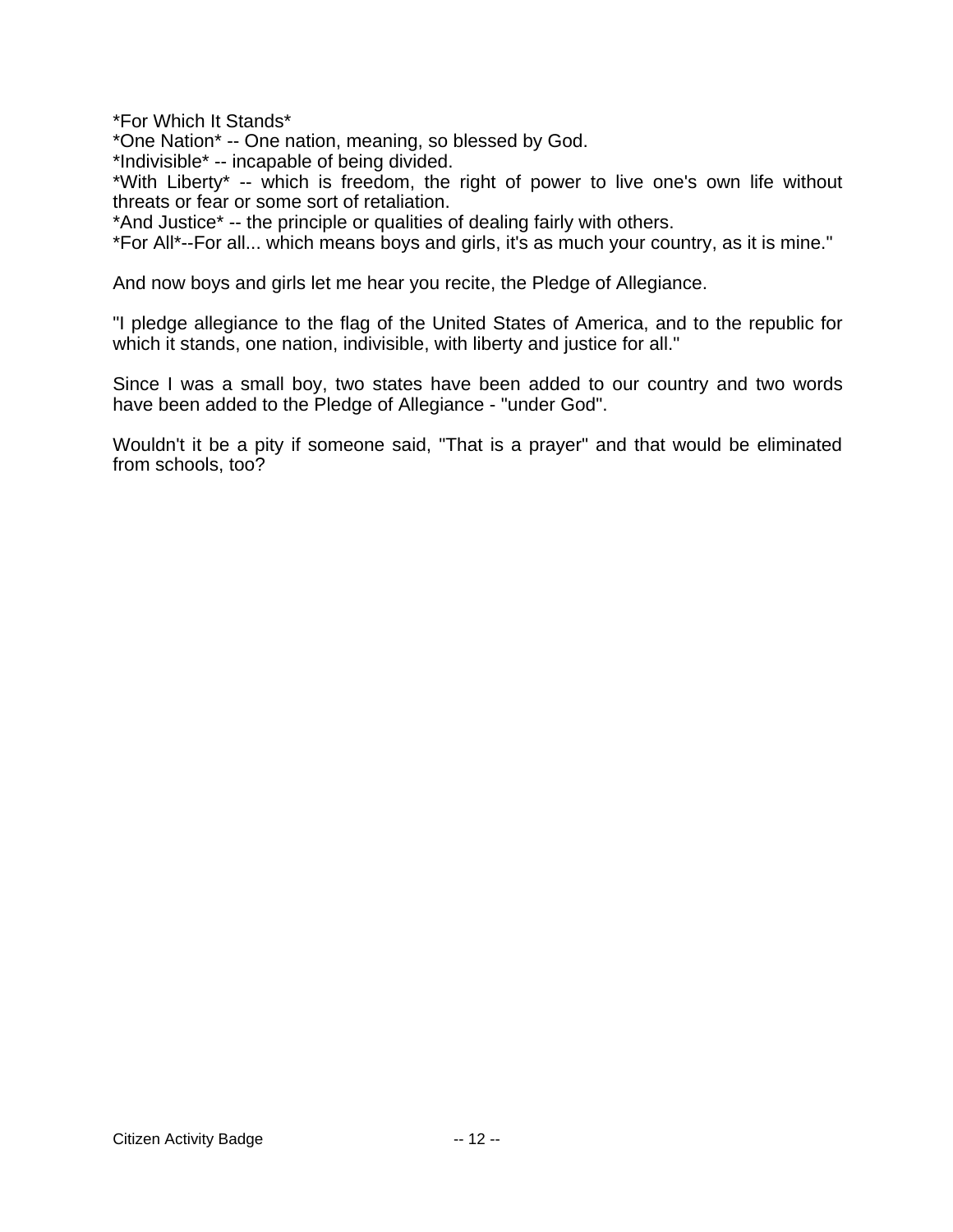# **I am Your Flag**

I am the symbol of the living America, the badge of its greatness, the emblem of its destiny.

I am faith. It is I who keep men mindful of their priceless heritage, life, liberty, and the right to pursue happiness.

I am hope. I represent the land of promise wherein, already, man's loftiest dreams have approached closer to realization than ever before on this earth.

I am life. Each strand and fiber of my being is a memorial, dedicated to the sacrifices of all those strong men and steadfast women who have lived and died in the nation's service, that it might live forever.

I am tolerance. So long as I shall wave, all people under my protection may freely worship, think, write and speak, undaunted by the shadow of fear.

I am justice, tempered with mercy. For I am friend to the oppressed and downtrodden of every land.

I am a sign of the future. I wave over schools throughout the nation and in them the nation's future is molded.

I am the flag of the United States... the last... the best hope for peace on earth.

-- Thanks to Bill Nelson, WL, Pack 878, ASM, Troop 14, Unit Commissioner, Tempe District, Grand Canyon Council, Phoenix, Arizona USA mailto:nelsonb@aztec.asu.edu